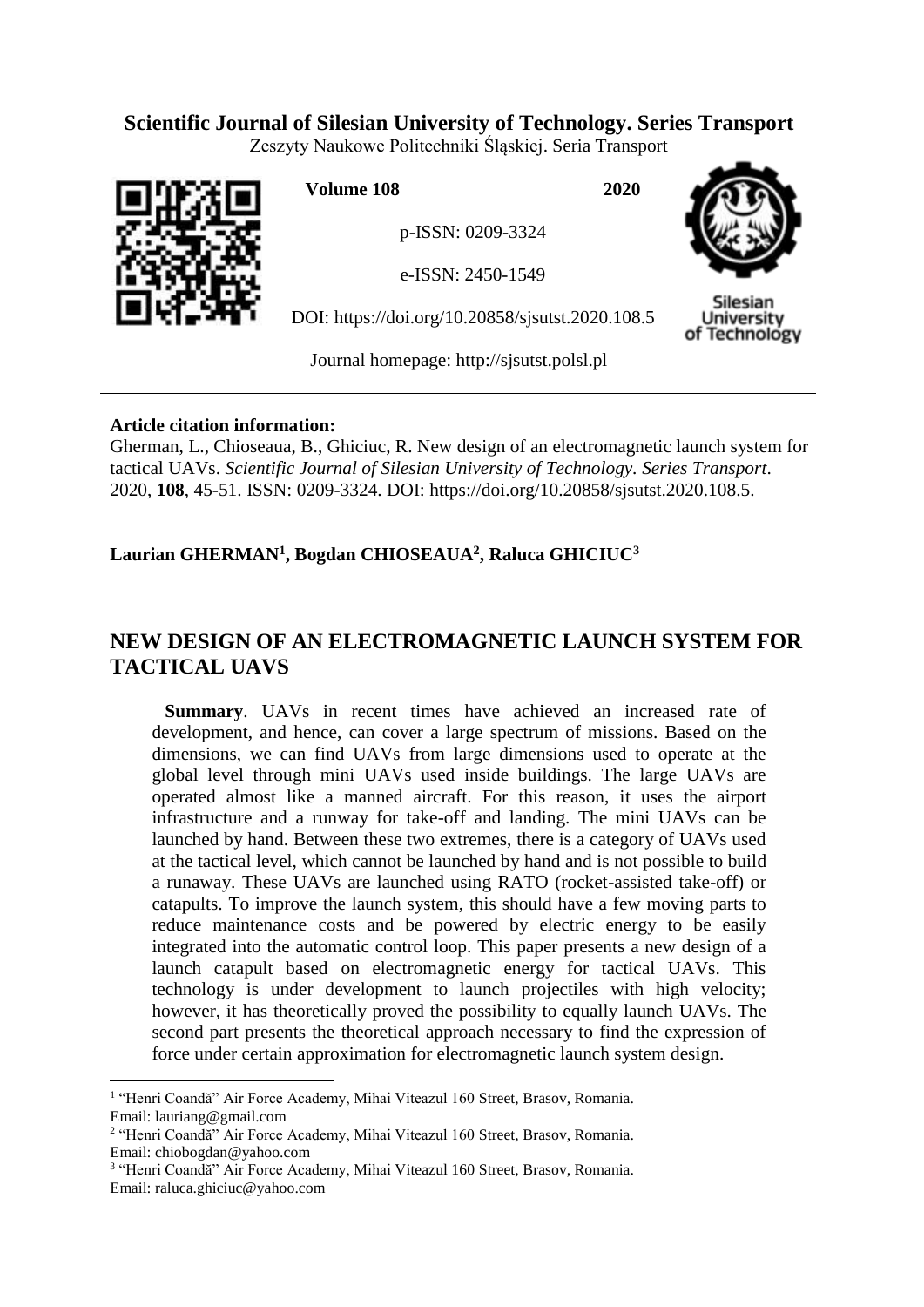**Keywords:** UAV, Lorentz force, electromagnetic launch system

### **1. INTRODUCTION**

UAVs in recent times have achieved an increased rate of development, and hence, can cover a large spectrum of missions. Based on the dimensions, we can find UAVs from large dimensions used to operate at the global level through mini UAVs used inside buildings. The large UAVs are operated almost like a manned aircraft. For this reason, it uses the airport infrastructure and a runway for take-off and landing. The mini UAVs can be launched by hand. Between these two extremes, there is a category of UAVs used at tactical level which cannot be launched by hand and is not possible to build a runaway [1,3]. These UAVs are launched using RATO (rocket-assisted take-off) or catapults. These installations are good solutions because:

- the UAVs can be launched without any infrastructure;
- the payload weight or the mission time can be increased as no fuel is used for launching;
- this approach is environmentally friendly.

The catapult installations use different kinds of energy to accelerate the UAVs, these are:

- mechanical energy stored in springs or rubber bungee;
- pneumatic/hydraulic energy produced by cylinders and pistons;
- electromechanical energy produced by electrical motors.

To improve the launch system, this should have few moving parts to reduce maintenance costs and be powered by electric energy as well to be easily integrated into the automatic control loop. This paper presents a new design of a launch catapult based on electromagnetic energy for tactical UAVs. This technology is under development to launch projectiles with high velocity; however, it has theoretically proved the possibility to launch UAVs too.

In this paper, we present the theoretical results obtained during a project aimed to explore new ways to accelerate a mass using electromagnetic energy. The objective of the project is to accelerate a projectile with a mass of 200 kg from zero to 25 m/s using 5 metres of acceleration length. According to this objective, the kinetic energy of the mass is:

$$
E_k = \frac{1}{2}mv^2 = 0.5 \cdot 200 \cdot 625 = 62.5 \cdot 10^3 J \tag{1}
$$

If we assume the initial speed is zero and the acceleration force acting on the projectile is constant, then the value of the force is:

$$
L = E_k = F \cdot d \tag{2}
$$

$$
F = \frac{E_k}{d} = \frac{62.5 \cdot 10^8}{5} = 12.5 \ kN \tag{3}
$$

According to our project objectives, the accelerating force acting on the projectile is Lorentz force. The equation of Lorentz force based on current intensities sometimes presented as Laplace force is:

$$
\vec{F} = I \cdot \vec{l} \times \vec{B} \tag{4}
$$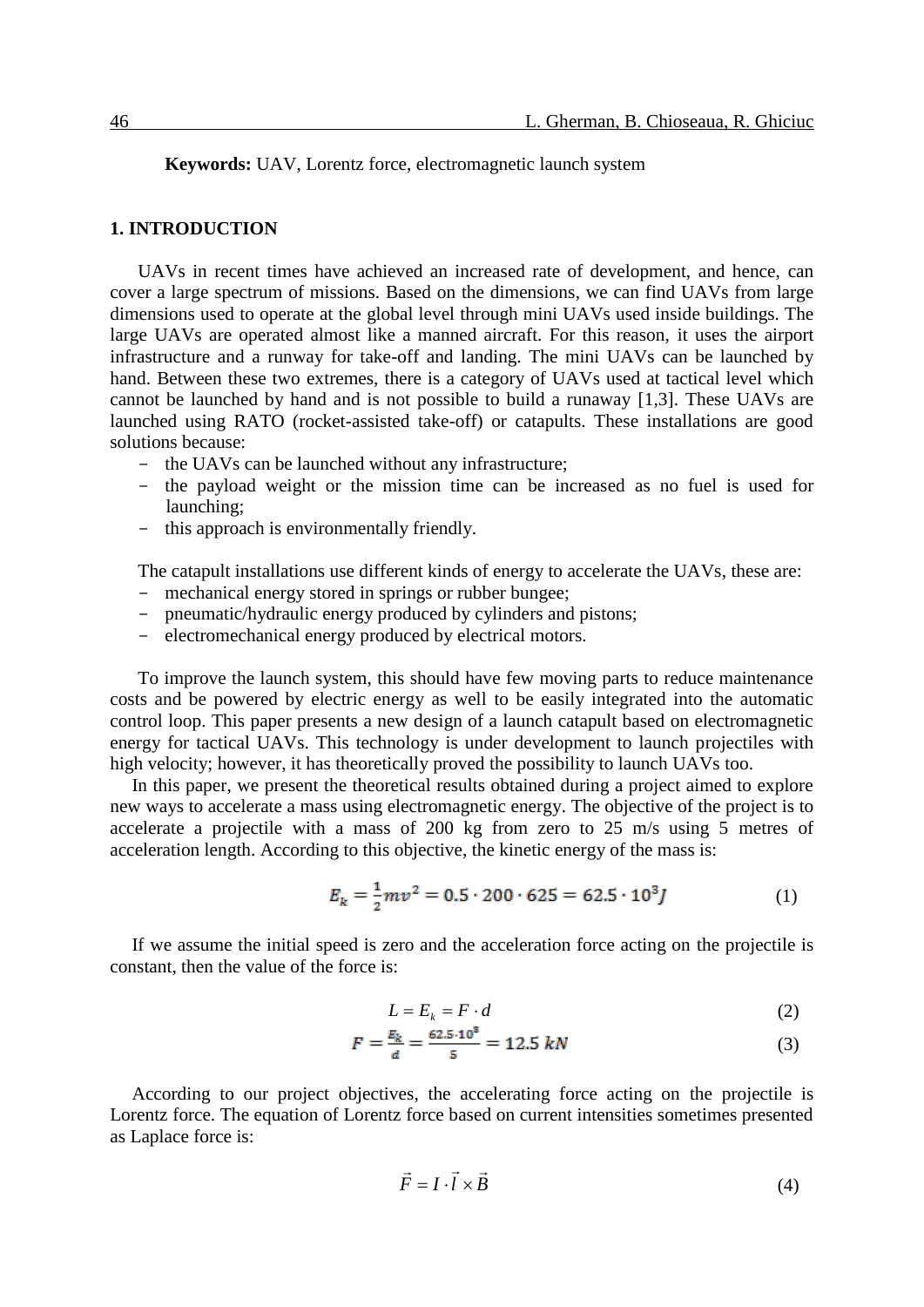$$
F = I \cdot l \cdot B \cdot \sin \alpha \tag{5}
$$

where α is the angle between vectors *l*  $\rightarrow$ and *B*  $\rightarrow$ .

We created a design where the magnetic field is perpendicular on the current caring wire  $(\alpha=90^0)$  [4,5,6,7].

#### **2. NEW EMLS DESIGN**

Our design consists of a static part, which is made by a pair of coils similar to Fig. 1. The coils are square with the outer length calculated at the dimension of 180 mm and the inner length calculated at the dimension of 100 mm. The number of turns *N* depends on the size of the wire. We are looking for a copper wire that is able to sustain a fussing current calculated per Onderdonk for 32 ms up to 1000 amperes. From the table with the American wire gauges, we find AWG 19 with 0.912 mm diameter. At this dimension of wire, we can accommodate *N* =4000 turns in the rectangle cross-section area obtained from calculations. Because only one pair of coils are not enough to accelerate a tactical small UAV, we will use many pairs which form stages of acceleration. For our simulation, we used 4 stages of acceleration. The length of each stage is calculated at the dimension of 100 mm. This acceleration coils provide the current intensity *I* and length *l* of the conductor inside the magnetic field presented in Equation 5.

Because the number of conductors is equal with the number of turns *N*, the Lorentz force will be multiplicate with *N*. Each coil on stage produce an acceleration force so the total net force on each stage is multiplied by 2.



Fig. 1. Static coils for acceleration path

In Fig. 2, we present the 2 coils made to produce the magnetic field B required by the Lorentz force. These 2 coils are in front of the acceleration stator. The coils are square with the outer length calculated at the dimension of 180 mm and the inner length calculated at the dimension of 100 mm. The number of turns *N* is 1600. The length of the coils in axe x direction is 40 mm. These two coils are the moving parts. The magnetic field produced by moving coils and the intensity of the current in static coils create an acceleration force in positive z direction.

To increase the efficiency of the system, we also created a magnetic circuit made by electromagnetic steel. The shape and position of this core is presented in Fig. 3.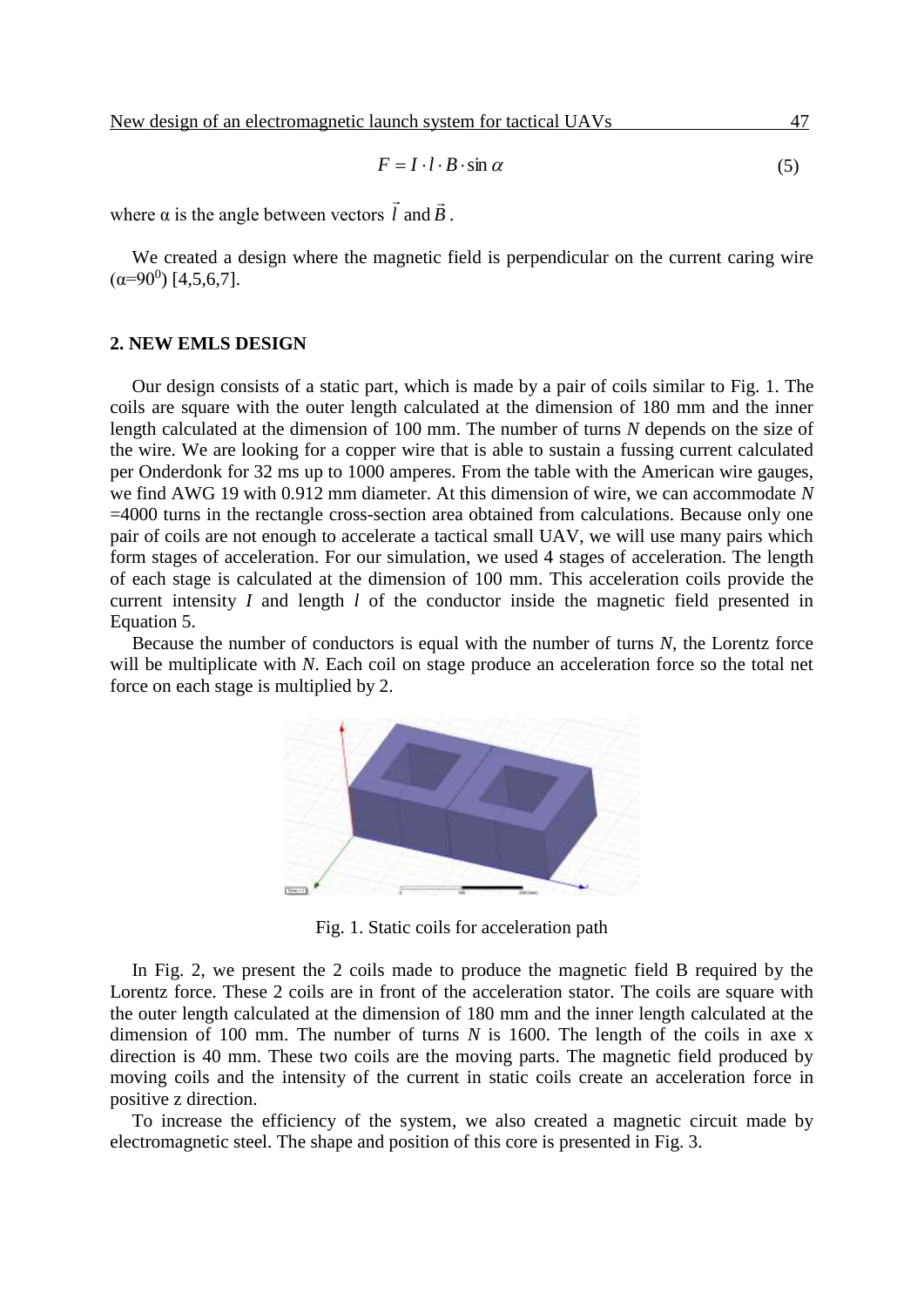

Fig. 2. Moving coils in front of acceleration stages



Fig. 3. The magnetic core

The entire design is presented in Fig. 4. The number of acceleration stages can be increased accordingly as needed. For our simulations, we used only 4 stages. We used the same amount of current to power all coils. Because we have moving coils, we can power these coils using moving contacts. This approach is possible given the maximum current used is 1000 A. The acceleration Lorentz force is:

$$
F = 2 \cdot I \cdot N \cdot l \cdot B \tag{6}
$$



Fig. 4. New EMLS design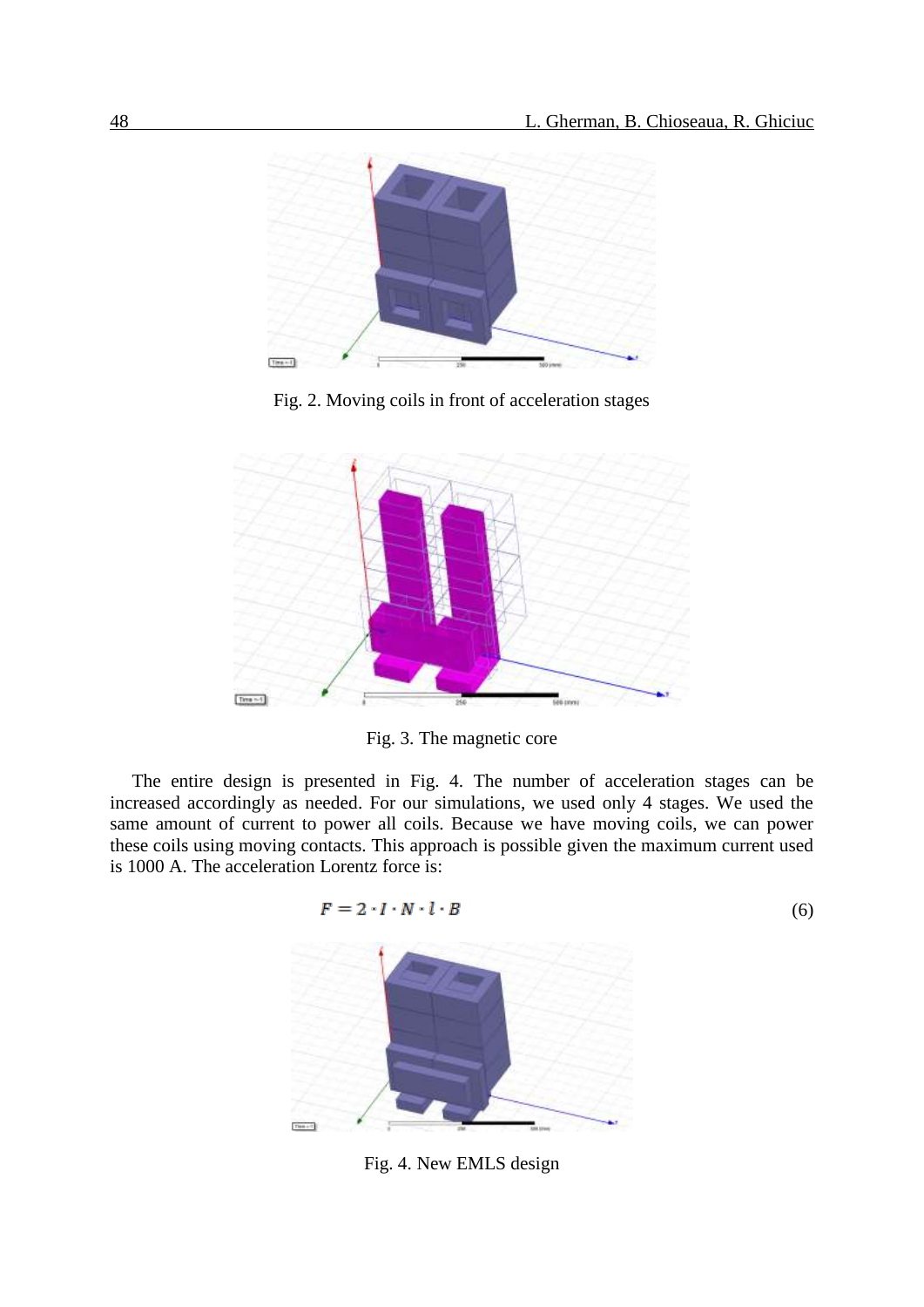#### **3. SIMULATIONS**

For simulations, we chose the Maxwell interactive software package that uses the finite element method (FEM) to analyse and solve 3D electromagnetic field problems [2]. First, we built the simulation model with the same dimensions as we used to calculate the theoretical values of current intensity *I*, acceleration force  $F$ , and muzzle velocity  $v$ . Because the acceleration length is 5 m and our simulations are for only 0.1 m the value of velocity, we expect from the simulation is 0.5 m/s.

$$
E_k = \frac{1}{2}mv^2 = 0.5 \cdot 200 \cdot 0.25 = 25 J \tag{7}
$$

$$
F = \frac{E_k}{d} = \frac{25}{0.1} = 250 \text{ N}
$$
 (8)

According to theoretical calculus, we need a force of 250 N to accelerate a mass of 200 kg from 0 m/s to 0.5 m/s on a length of 0.1 m. This length is the length of an acceleration stage. From the simulation, we obtained that the necessary value of current intensity to achieve a speed of 0.5 m/s is 4 amperes.



Fig. 5. Variation of acceleration force in time

In Fig. 5 is displayed with a continuous line, the variation of acceleration Lorentz force in time. As expected, the force is not constant as in our theoretical calculus. With dots is displayed the position of mobile coils in time. Based on this acceleration force, the velocity of mobile coils after the first stage is 0.5 m/s in accordance with our goals.

Therein Fig. 6 is displayed with continuous line, the variation of speed in time. At the end of first stage after 0.1 m the velocities of mobile coils achieve the value of 0.5 m/s. With dots is displayed the position of mobile coils in time.

According to the results from this simulation, we can predict that the system is able to accelerate a mass of 200 kg from 0 to 25 m/s on 5m length of acceleration using only 4 amperes current.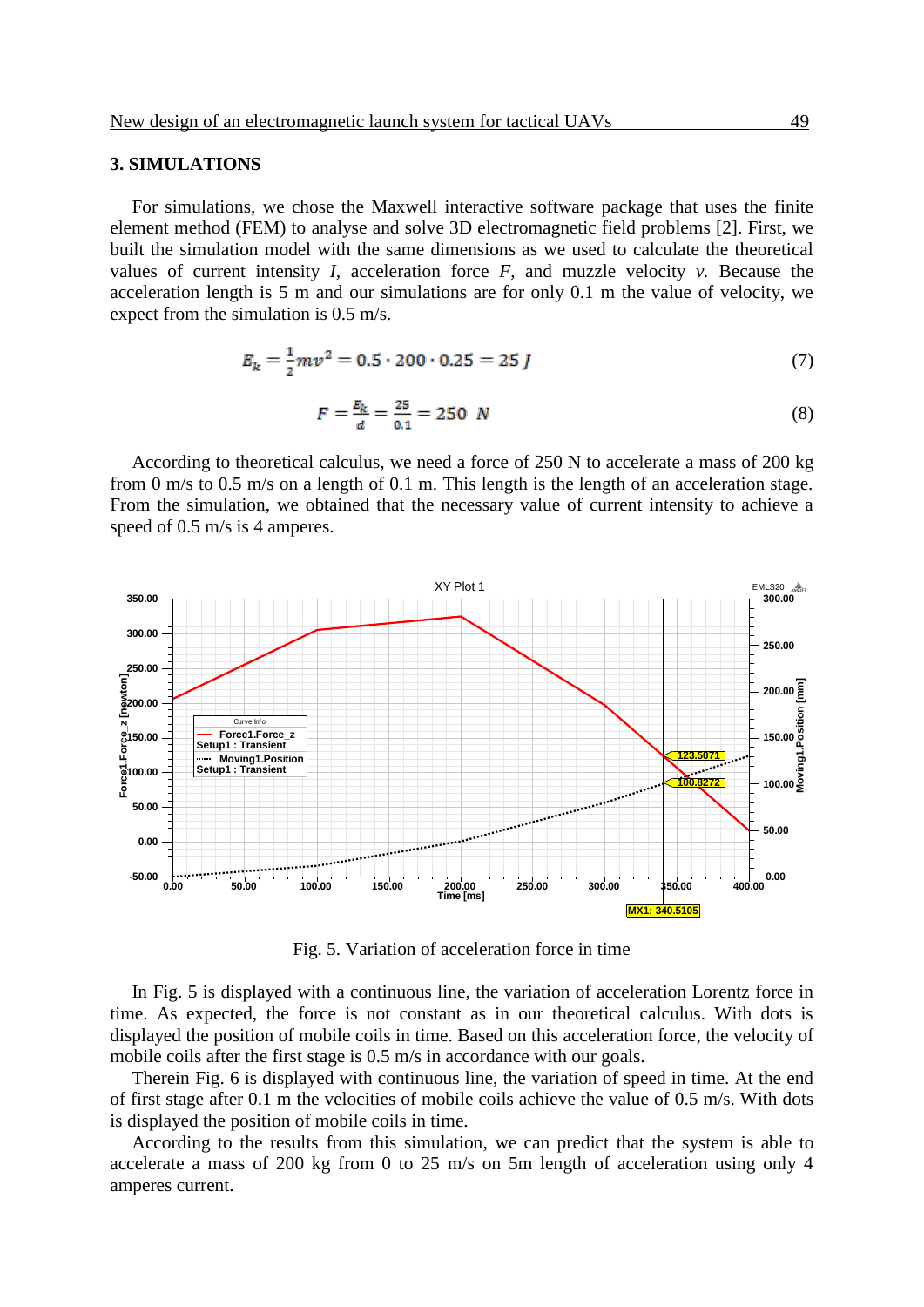

Fig. 6. Variation of speed in time

### **3. CONCLUSION**

In this paper, we proved theoretically though the simulation, the possibility to obtain desired muzzle velocities of a tactical UAV using a current with low intensity of 4 A.

If the acceleration mass is increased, the intensity of the current should be increased to obtain the desired muzzle velocity.



Fig. 7. Variation of acceleration force in time for *I*=1000A